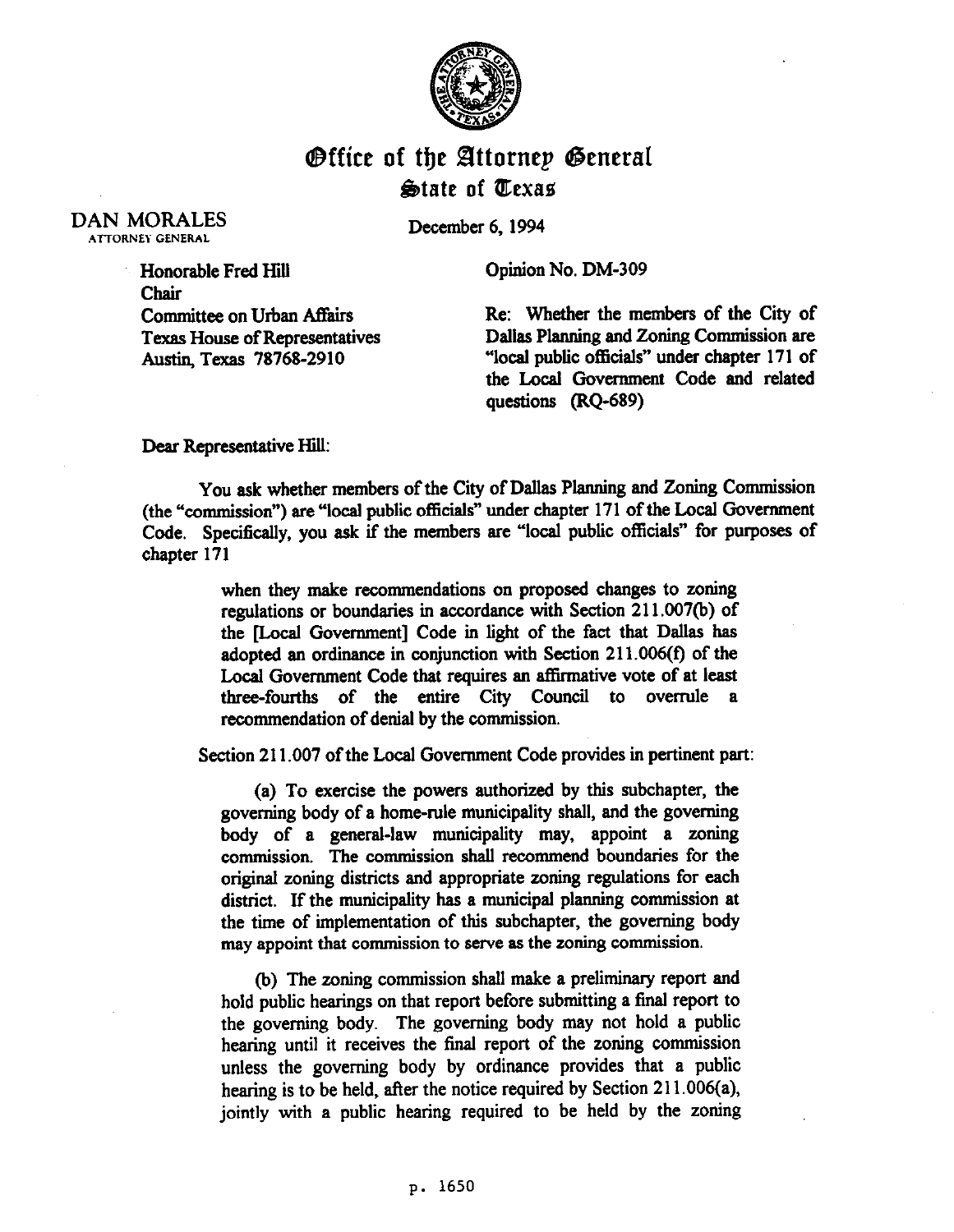commission. In either case, the governing body may not take action on the matter until it receives the final report of the zoning commission.

Local Gov't Code  $\S 211.007$ . Section 211.006(f) provides as follows:

(t) The governing body by ordinance may provide that the affirmative vote of at least three-fourths of all its members is required to overrule a recommendation of the municipality's zoning commission that a proposed change to a regulation or boundary be denied.

*Id. 5* 211.006.

Chapter 171 of the Local Government Code governs conflicts of interest on the part of "local public officials." "Local public official" is defined as follows:

> "Local public official" means a member of the governing body or another officer, whether elected, appointed, paid, or unpaid, of any district (including a school district), county, municipality, precinct, central appraisal district, transit authority or district, or other local governmental entity who exercises responsibilities beyond those that are advisory in nature.

*Id.* § 171.001(1). In light of the information you have provided, it is clear that a member of the commission exercises responsibilities beyond those that are advisory in nature. Thus, we conclude that a commission member is a "local public official" under the foregoing definition and therefore subject to the requirements of chapter 171. We further *note* **that a** commission *member* is subject *to* chapter **171** *not* **just when he or she makes a**  recommendation specified in section 211.006(f). Rather, all of his or her acts as a commission member are subject *to* chapter 171.

Next you ask, "Does the term 'involving the business entity' used in Section 171.004(a) refer only to the business entity whose request is the subject matter of the vote or decision, or does it also include a business entity that is paid to represent the entity whose request is the **subject** matter of the vote or decision?" In a related question, you ask, "Does the term 'involving the business entity' used in Section 171.004(a) include a business entity that is paid to represent a person or group opposing the business entity whose request is the subject matter of the vote or decision?" We conclude that the term "business entity" includes any business entity that represents a party with an interest in a matter before the commission for the following reasons.

Section 171.004 provides in pertinent part:

(a) If a local public official has a substantial interest in a business entity or in real property, the official shall file, before a vote or decision on any matter involving the business entity or the real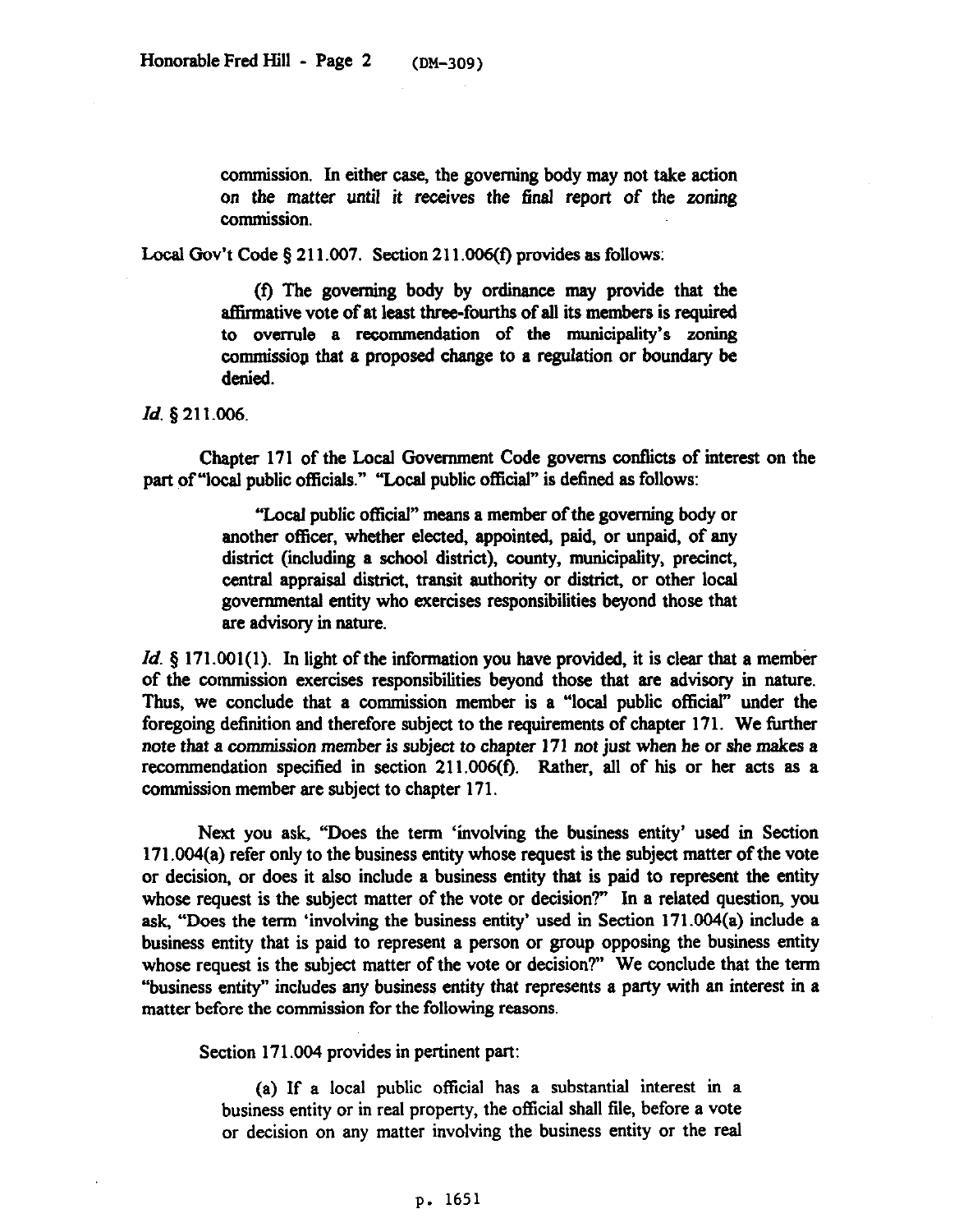a sa sa

property, an affidavit stating the nature and extent of the interest and shall abstain from further participation in the matter if:

(1) if in the case of a substantial interest in a business entity the action on the matter will have a special economic etfect on the business entity that is distinguishable from the etfect on the public; or

*(2)* in the case of a substantial interest in real property, it is reasonably foreseeable that an action on the matter will have a special economic effect on the value of the property, distinguishable from its effect on the public.

(c) If a local public official is required to file and does file an affidavit under Subsection (a), the official is not required to abstain from further participation in the matter requiring the affidavit if a majority of the members of the governmental entity of which the official is a member is composed of persons who are likewise required to file and who do file affidavits of similar interests on the same official action.

Section  $171.004(a)(1)$  requires a commission member to file an affidavit if he or she has a substantial interest in a business entity' and the action on the matter will have a special economic effect on the business entity. *Id.*  $\frac{1}{2}$  171.004(a)(1). Section 171.004(a)(1) is broadly written and does not require that the business entity have a direct interest in the matter. It only requires that the action on the matter have a special economic effect on the business entity. Furthermore, chapter 171 does not confme the term 'business entity" to only those business entities with a direct interest in an action. See *id.* 8 171.001(2) ("'Business entity' means a sole proprietorship, partnership, firm, corporation, holding company, joint-stock company, receivership, trust, or any other entity recognized by law."). We believe that section 171.004(a)(1) extends to an action of the commission that will have a special economic effect on a business entity that represents an entity or person with an interest in a matter before the commission. Whether or not a particular action will have a special economic effect on a business entity that represents an entity or person with an interest in a matter before the commission is a question of fact and is therefore beyond the purview of the opinion process. See Attorney General Opinion DM-279 (1993) at 7. A local public official commits a criminal offense if he or she knowingly fails to file an affidavit stating the nature and extent of his or her substantial interest in a business entity

<sup>&</sup>lt;sup>1</sup>A person has a "substantial interest in a business entity" if (i) the person owns ten percent or **more of the voting stock or shares of the business entity or owns either ten percent or more or SS,OOO or more of the fair market value of the business entity or (ii) fimds received by the person from the business**  entity exceed ten percent of the person's gross income for the previous year. See Local Gov't Code **5 171.002(a).**